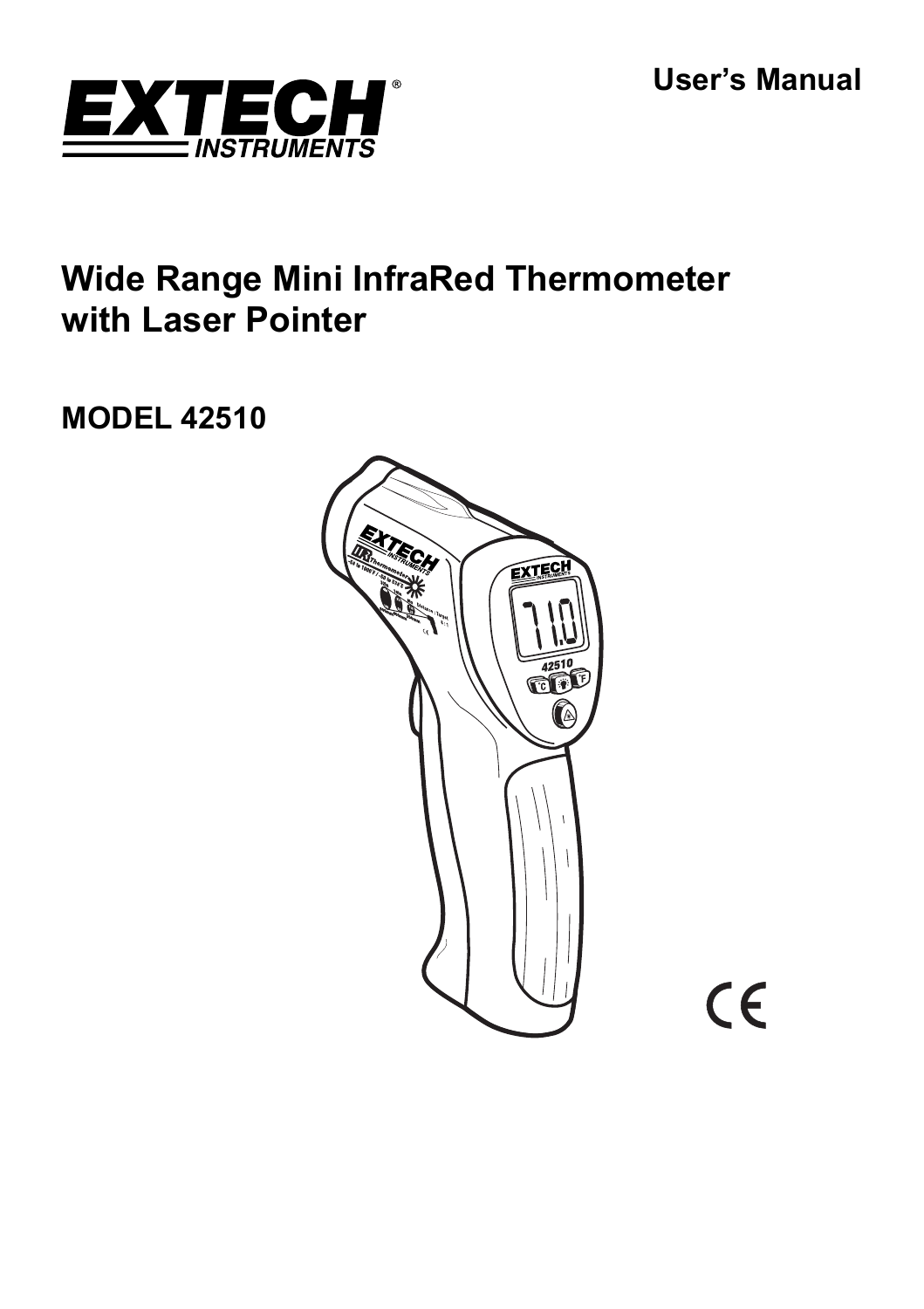# *Introduction*

Congratulations on your purchase of the Model 42510 IR Thermometer. This thermometer measures and displays non-contact (infrared) temperature readings at the touch of a button. The built-in laser pointer increases target accuracy while the backlit LCD and handy push-buttons combine for convenient, ergonomic operation. Proper use and care of this meter will provide years of reliable service.

### *Safety*

- Use extreme caution when the laser pointer beam is on
- Do not point the beam toward anyone's eye or allow the beam to strike the eye from a reflective surface
- Do not use the laser near explosive gases or in other potentially explosive areas



## *Specifications*

#### **Infrared Thermometer Specifications**

| Range / Resolution | -50 to 200 <sup>o</sup> C (-58 to 200 <sup>o</sup> F)<br>200°C to 538°C (200°F to 1000°F)                            | $0.1^{\circ}$<br>$1^{\circ}$ |
|--------------------|----------------------------------------------------------------------------------------------------------------------|------------------------------|
| Accuracy           | $\pm$ 1% of reading or $\pm$ 1°C (1.8°F) whichever is greater, from 15 to 50°C (60<br>to $113^{\circ}F$ )            |                              |
|                    | $\pm$ 2% of reading or $\pm$ 2°C (4°F) whichever is greater, for remainder of<br>range: -50 to 537°C (-58 to 1000°F) |                              |
|                    | Note: Accuracy is specified for the following ambient temperature range:<br>18 to 28°C (64 to 82°F)                  |                              |
| Emissivity         | 0.95 fixed value                                                                                                     |                              |
| Field of View      | $D/S =$ Approx. 8:1 ratio (D = distance; S = spot)                                                                   |                              |
| Laser power        | Less than 1mW                                                                                                        |                              |
| Spectral response  | 6 to 14 $\mu$ m (wavelength)                                                                                         |                              |

#### **General Specifications**

| Display                      | Backlit LCD display with function indicators  |
|------------------------------|-----------------------------------------------|
| Display update rate          | 1 second approx.                              |
| <b>Operating Temperature</b> | 0°C to 50°C (32°F to 122°F)                   |
| <b>Operating Humidity</b>    | Max. 80% RH.                                  |
| Power Supply                 | 9V battery                                    |
| Automatic Power Off          | Meter shuts off automatically after 6 seconds |
| Weight                       | 180g / 6.4 oz.                                |
| Dimensions                   | 82 x 42 x 160mm (3.2 x 1.6 x 6.3")            |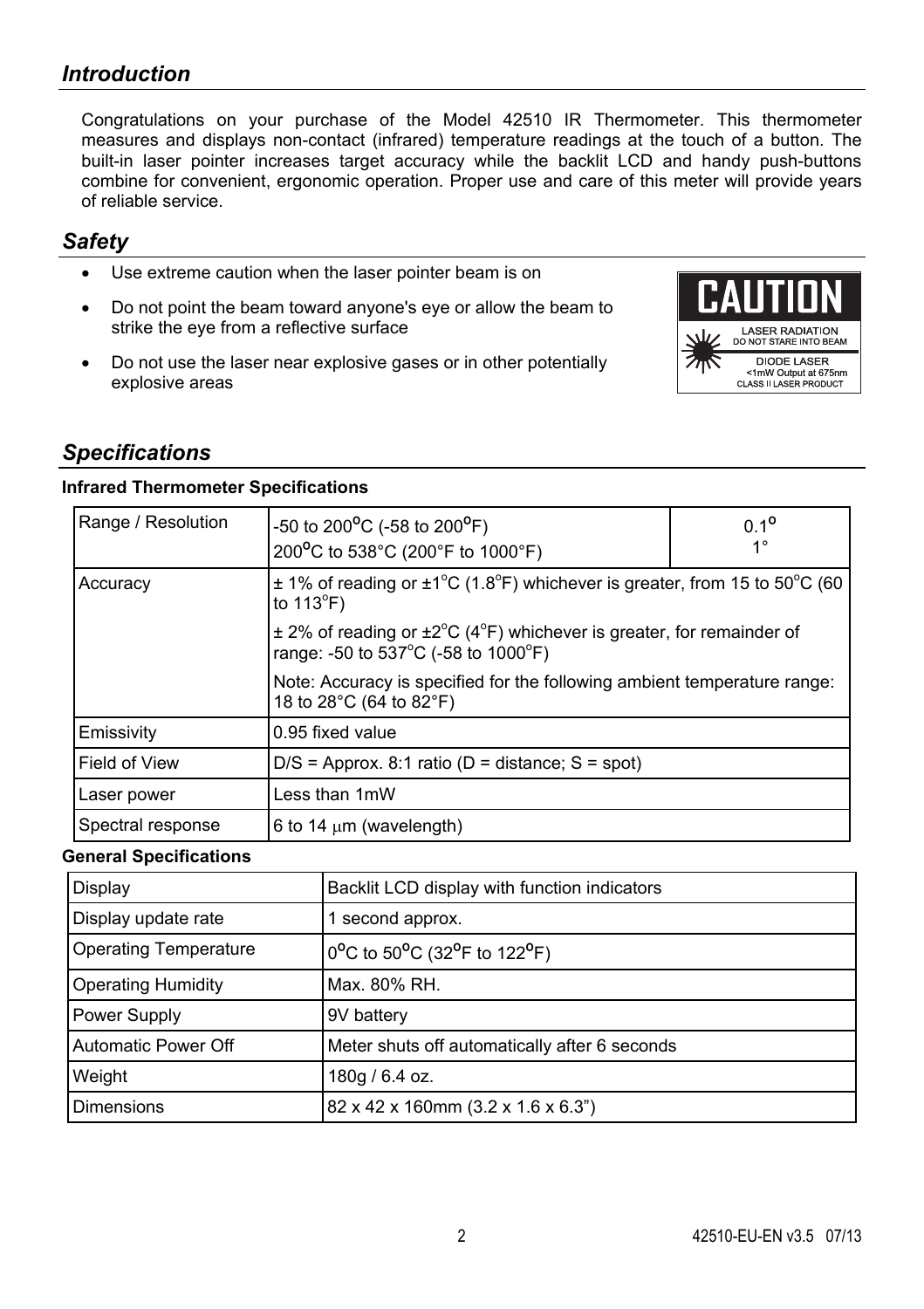# *Meter Description*

- 1. Laser pointer beam
- 2. IR Sensor
- 3. Measurement trigger
- 4. Battery compartment cover
- 5. Handle grip
- 6. LCD Display
- 7. Function Buttons



# *Operating Instructions*

- 1. Hold the meter by its Handle Grip and point it toward the surface to be measured.
- 2. Pull and hold the orange Trigger to turn the meter on and begin testing. The temperature reading, the 'SCAN' icon, the emissivity icon (E=0.95), and the unit of measure will appear. Note: Replace the battery if the display does not light.
- 3. While continuing to pull the Trigger:
	- a. Push the laser button  $\bigwedge$  to turn on the laser pointer. When the laser is ON the laser icon will appear on the LCD over the temperature reading. Aim the red beam approximately a half inch above the point of test (pressing the laser button again turns the laser off).
	- b. Select the temperature units using the **<sup>o</sup> C** or **<sup>o</sup> F** button.
	- c. Push the backlight button  $\mathbf{\ddot{x}}$  to turn on the LCD backlighting function.
- 4. Release the Trigger and the reading will hold for approximately 6 seconds (HOLD will appear on the LCD) and then the meter will automatically shut off.

#### **Over-range Indicator**

If the temperature measurement exceeds 538°C (1000°F), the thermometer will display dashes in place of a temperature reading.

#### *Field of View*

The meter's field of view is 8:1. For example, if the meter is 16 inches from the target (spot), the diameter of the target must be at least 2 inches. Other distance ratios are shown below in the field of view diagram.

Note that measurements should normally be made less than 2 feet from the target. The meter can measure from further distances but the measurement may be affected by external sources of light. In addition, the spot size may be so large that it encompasses surface areas not intended to be measured.